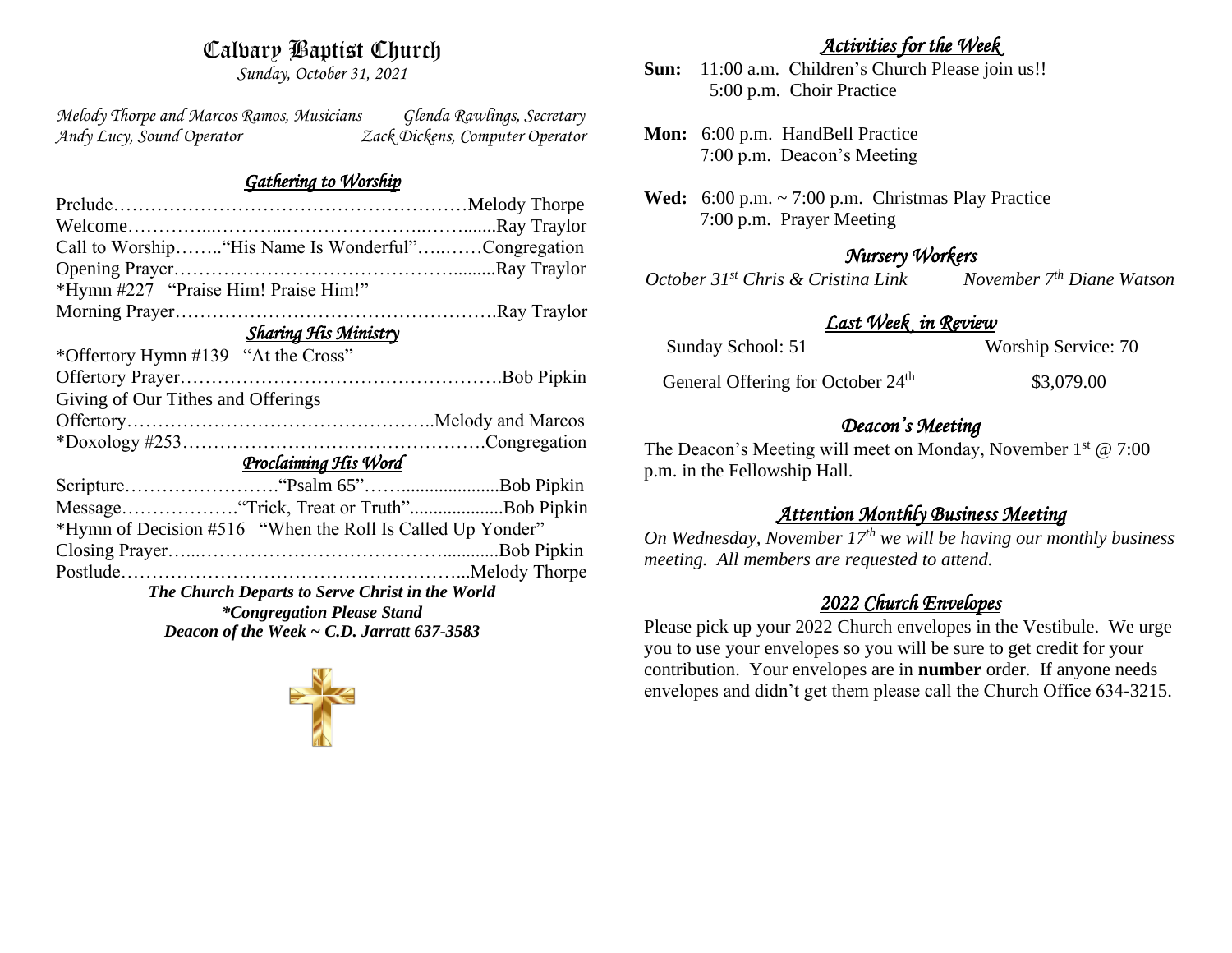#### *Other Donations*

*Given in memory of Mable Robbins by: Randy & Janet Gillam The Friendship Class*

*Given in memory of Waverly Bailey by: Randy & Janet Gillam*

## *Shoebox Ministry*

*Given in memory of Mable Robbins by: Edward & Kay Bryant Peggy Bailey*

*Given in memory of Lorene Ferguson by: Peggy Bailey*

*Given in remembrance of Jean Christensen, Dianne Bailey's mom, for her birthday October 22nd Dianne & Marshall Bailey*

> *A salute to General Colin Powell. In remembrance and honor of a true American Hero! Marshall & Dianne Bailey*

## *Youth Events*

November 3<sup>rd</sup> 6 p.m. to 7 p.m. Christmas Play Practice

November  $10^{th}$  6 p.m. to 7 p.m. Christmas Play Practice



*Church Email: [calvarybc1@verizon.net](mailto:cbcemporiaoffice@gmail.com)*

*Church Website[:www.calvarybaptistemporia.org](http://www.calvarybaptistemporia.org/)*

*Bob Pipkin Email: [jrpipkin3@gmail.com](mailto:jrpipkin3@gmail.com) and Cell: 757-418-1243*